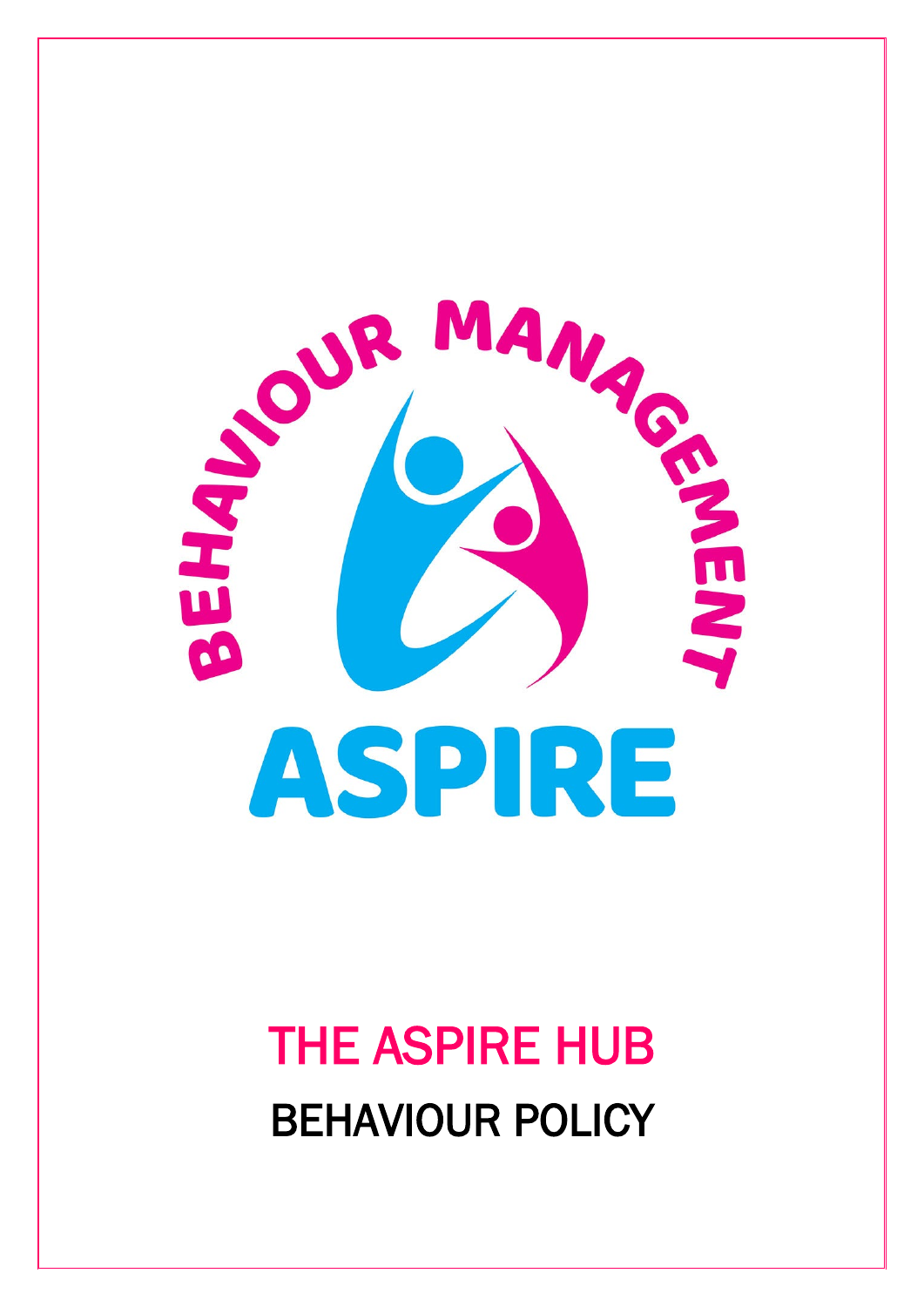# BEHAVIOUR POLICY

**Children who attend The Hub have been identified as having emotional and developmental needs; this may be displayed in aggressive, violent, withdrawn, or un-communitive behaviours. Please see our Admissions Policy for criteria to attend The Hub.** 



#### **The importance of good behaviour**

Aspire believes in a nurturing practice and that a positive behaviour management approach will foster cooperation, willingness and responsibility thus building a sense of community for our children to learn. We aim for all the children to achieve their maximum potential in a caring and safe environment. We accept that children make mistakes and believe it is the responsibility of all the adults to help the children to learn from their mistakes using a restorative practice. We aim for our children to become independent and self-disciplined learners.

The Aspire Hubs ethos is based upon nurture theory and practice along with a positive, consistent, and structured approach to appropriate behaviour management where expectations are high, clearly modelled and communicated to provide a secure, safe base. The ability to learn how to adapt your behaviour, which is appropriate to a variety of situations is an essential life skill. We believe that it is our responsibility to help children to understand the importance of good behaviour and therefore learn to make the right choices at The Hub, at their mainstream school and as future citizens.

#### **In implementing this policy, The Principal will:**

- Establish systems which are consistent throughout The Hub and which are clearly communicated to children, parents and Key Worker
- Encourage children to respect the needs and well-being of others
- Promote by example acceptable standards of behaviour
- Encourage positive relationships throughout The Hub
- Consider the needs of all individual children
- Encourage children to incorporate respect for everyone and everything into their daily lives

#### **ROLES AND RESPONSIBILITY**

*The Directors should:*

• Ensure that the policy is updated and reviewed regularly by the Aspirations Room Leaders and that it reflects the ethos of The Hub.

#### *SLT + Training Manager/Team should:*

- Promote a consistent approach throughout The Hub
- Support Key Workers in their implementation of The Hub's policies
- Quality assure the implementation of the policy throughout The Hub
- Provide behaviour management training yearly

#### *Family Liaison & Room Leaders should:*

- Promote a consistent approach throughout The Hub
- Support Key Workers in their implementation of The Hub's policies
- Quality assure the implementation of the policy throughout The Hub
- Ensure that the policy is reviewed and revisited annually
- Tracking and monitoring rewards and consequences systems
- Devising and implementing strategies to improve behaviour choices where required
- Challenge Key Workers and staff who do not follow policy and procedure and report where necessary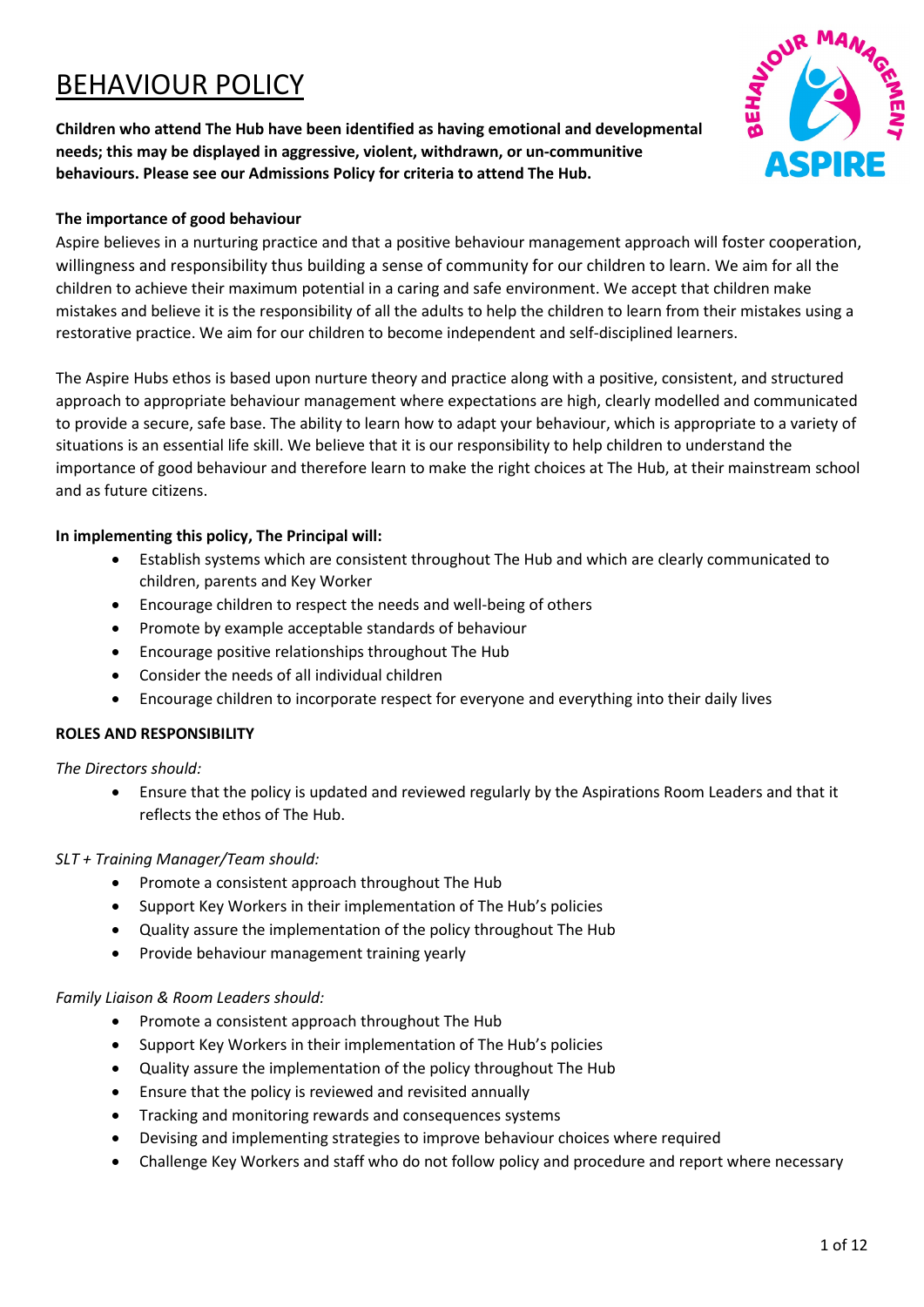# *All Key Workers should:*

- Implement The Hub's policies in a fair and consistent manner
- Establish and encourage positive relationships
- Understand individual development need
- Ensure the classroom becomes a safe base
- Act as a positive role model
- Assist the children in completing passports, which indicate triggers and 'how best to support me' etc.
- Encourage the pupils to meet individual targets; earn smiley faces and busy box time, class rewards and individual certificates.
- Input positively to the child's Golden Book

# *Parents/Carers should:*

- Take part in all activities offered by The Aspire Hub to help improve and develop managing their child's behaviour in the home and community
- Support the implementation of the policy to ensure a cohesive and cooperative approach to managing their child's behaviour
- Work in partnership with The Hub to maintain excellent standards of behaviour
- Inform the staff about any changes at home that could impact learning or behaviour

# *Children should:*

- Complete a passport to indicate triggers and 'how best to support me' etc. along with all induction
- Follow the expectations of The Hub
- Work on their individual targets
- Take responsibility for their actions

# **Our Hub Rules**

#### **KIND WORDS**

By using kind words, we have the **Right** to be heard

#### **KIND HANDS**

By offering a kind hand we learn and show **Respect** 

# **KIND FEET**

By walking safely, we show we can be **Responsible** for our actions

# Encouragement

It is our belief that encouraging high expectation in a calm, positive nurturing approach will empower our children to be the best they can be. Showing displays of helpfulness, cooperation and problem solving. We will all pay close attention to ongoing day to day rules and responsibilities in order to establish a firm basis for courtesy and consideration for others.

All staff, therefore, must use positive behaviour language and management strategies to:

# **Establish positive relationships**

- Spend time with the child
- Be available to them
- Encourage children to move around The Hub appropriately with consideration for others
- Encourage children to show care for our environment

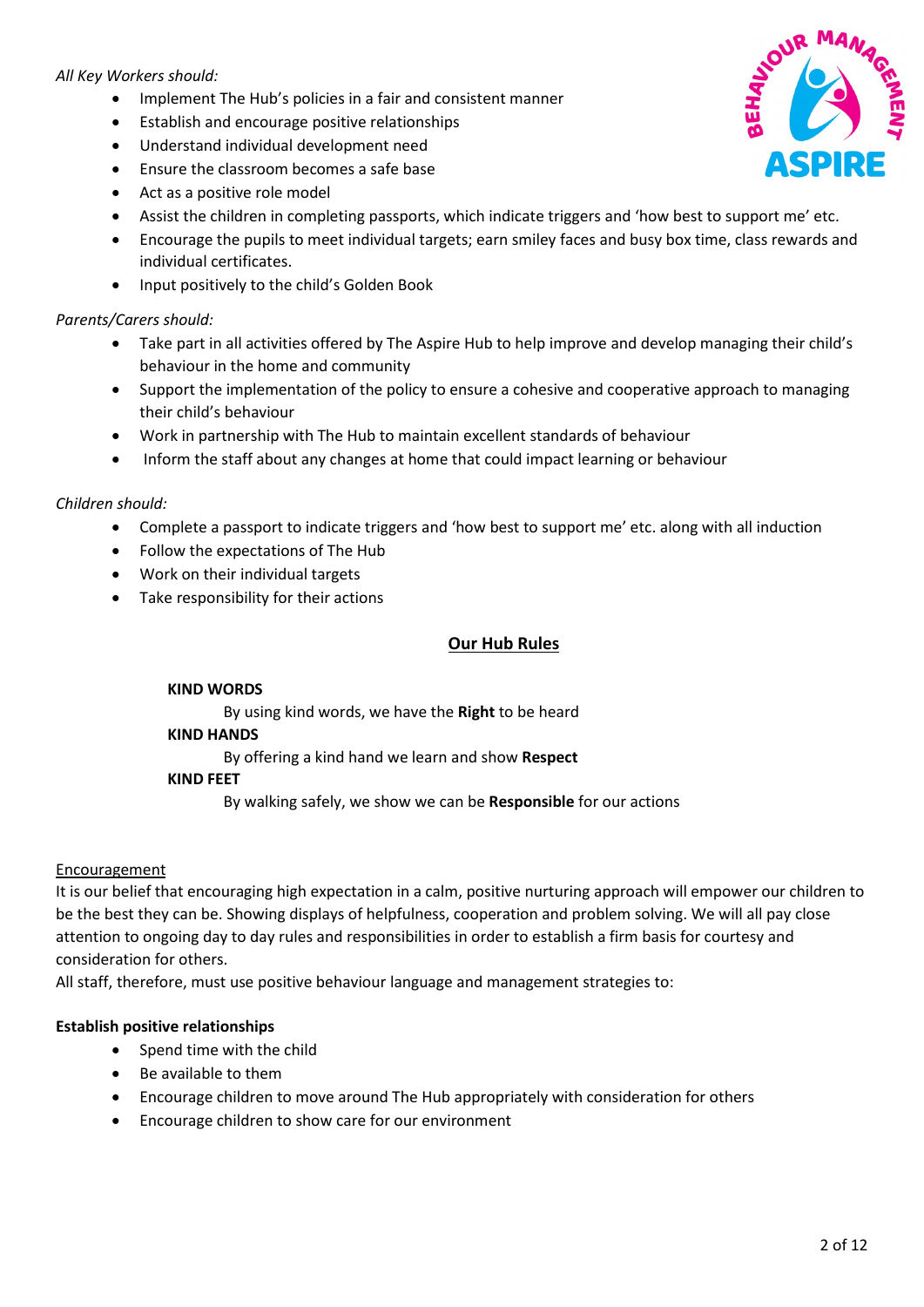# **Descriptive praise**



- Be clear and specific
- Describe the behaviour you like
- Reinforce the codes of common decency and courtesy in order to help the children to grow up to be polite and caring members of society
- Be enthusiastic, mean what you say

# **Teach new skills and behaviours**

- Teach the Rule of The Hub
- Establish routines
- Use Ask, Say, Do

# **Teaching new skills for behaviour**

- Set a good example
	- o Unconditional positive regard for all pupils
	- $\circ$  A focus on choice: we refer to good choices (which lead to good consequences) and choices which are bad (which lead to negative consequences). The main reasons for using a language of choice are:
		- $\triangleright$  self-management of behaviour and reflection on behaviour choices made i.e. there are always different behavioural options
		- $\triangleright$  any poor behaviour is a result of the choices made rather than negative expectations associated with 'labelling' of a child
		- $\triangleright$  Recognising, acknowledging, and rewarding pupils for their positive choices, use of our values and behaviour.
		- $\triangleright$  Consistency in behaviour management based on our Nurture principles where all staff are expected and empowered to effectively manage behaviour.
		- $\triangleright$  Adopting a positive and assertive approach, where clear boundaries are set and enforced consistently, fairly, calmly, and firmly.
		- $\triangleright$  The use of key values to underpin our choices, actions and on how we reflect on negative choices.

Use incidental teaching this promotes language creativity, independence a, general knowledge and problem solving and promotes positive language.

Use Incidental teaching for:

- o Why questions
- o Mispronouncing a word
- o Wanting to show you something
- o Asking for help when frustrated
- $\circ$  Focus on choice: we refer to good choices (remind the child when they made a good choice)

Use - Ask, Say, Do Example:

- o Ask "*What is the first thing we do when we start a piece of work"?*
- o Say "*First we write our names on the back". "Show me how you do it".*
- o Do *Guide the child through the task. Give as little help as possible.*
- o Praise cooperation and success
- o Repeat Ask, Say, Do for each step of the task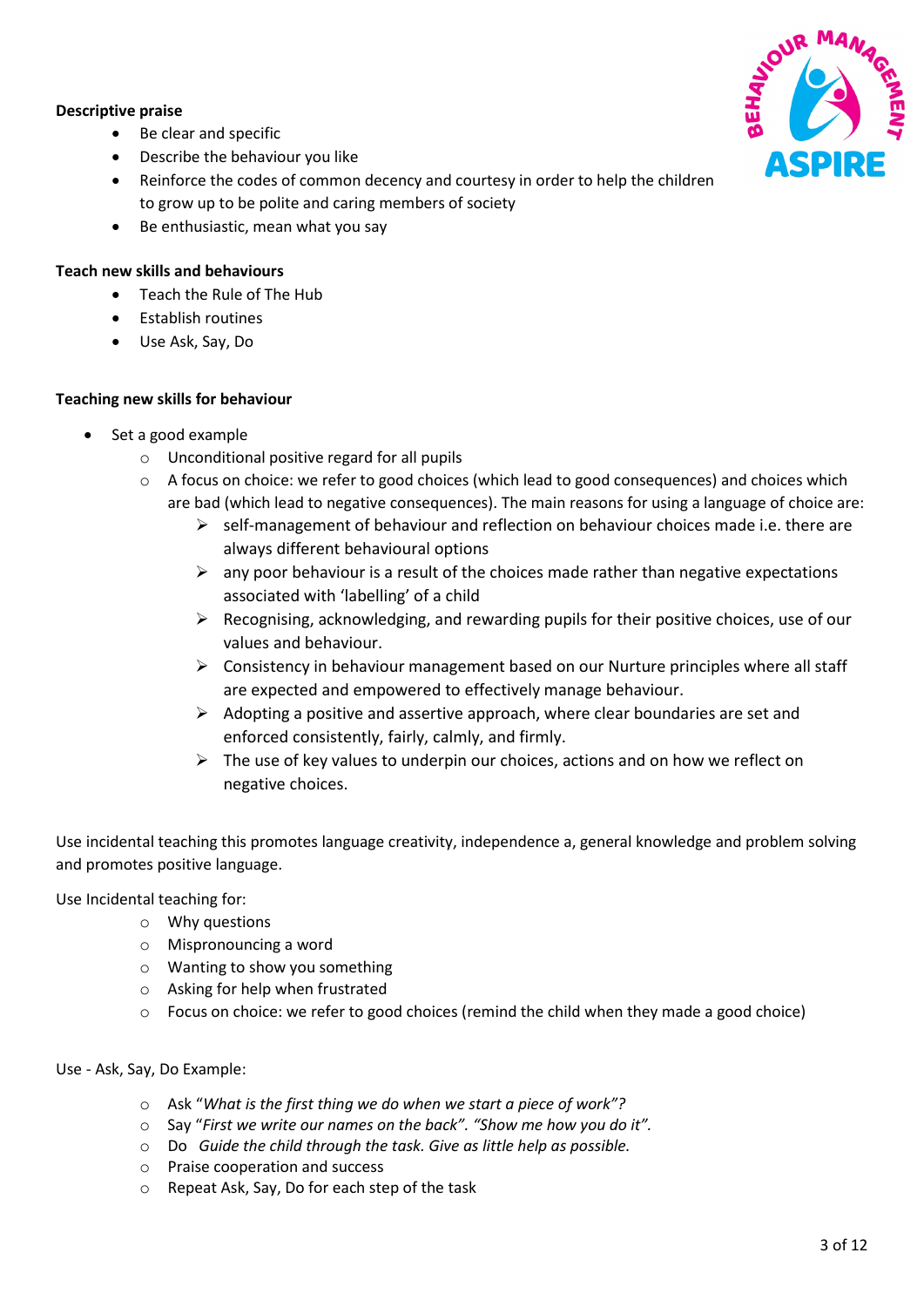# Behaviour charts

- $\circ$  Describe the behaviour state it positively
- o Decide how often a smiley face is earned
- o Set a goal (easy at first)
- o Decide on rewards
- o Decide on consequences
- o Get everything ready

#### **Systems for positive Behaviour Management**

#### **Emotional rewards**

At the Hub, it is important to for us to emphasise the understanding of emotions and their impact on ourselves and on others. To embed this, we use an emotional intelligence story built around happiness and positive interactions called **"have you filled a Bucket today? by** *"Carol McCloud' the stories teaches children that other people's happiness should matter to them. It promotes how-to become 'bucket fillers,' or people who live a happy, rewarding life. It builds upon the idea that we all carry around an invisible bucket to 'hold your good thoughts and good feelings about yourself.' A full bucket means that you're happy; an empty bucket signifies sadness or loneliness.* 'Have You Filled a Bucket Today?' *is helpful for our children and teaches them about how to be happy in their daily lives, demonstrating its tools in action and leaving children with actionable advice."*– Rebecca Montressor,

Staff will continually use the language of Bucket filling and dipping throughout the day **"***wow John that was so kind allowing Dwaine to go first in line, you have filled my bucket making me feel happy". "How do you think Dwaine is feeling? How does that make you feel now"?* **"fill our buckets with hearts, thank you. "**children will be rewarded with hearts to put in there and other people's buckets. Spreading and embedding happiness for small acts of kindness. over the morning or afternoon children can be rewarded with as many hearts as they are kind. once they have received 5 this will allow them to have a bucket filler note home.If a child has been bucket filling all day earning 10 or more hearts this will be acknowledged with a bucket filler certificate and recording this on Scholarpack.

Children will also be rewarded with stars to add to their buckets for kind actions, "**wow Johnny thank you for letting Dwaine go first"** once a child has received 5 stars in there bucket they will be given a raffle ticket and at the end of the week there will be a draw.If children are unkind to others using their words or actions they will be identified as being a bucket dipper. **"Oh, dear John your words where unkind, you have dipped into my bucket and have made me sad?".** for children to learn the effect and understand the concept of emotional consequences **c**hildren may be asked to take out a heart, this will bring a tangible realisation to the act of unkindness. However, by identifying the unkindness and rectifying it will a logical consequence the heart will not be lost, these interactions will identify and support individual interventions.As part of building resilience children will learn how to put a lid on their emotion buckets, this will help them to rebuff unkind comments and build strength and resilience towards others.

Examples of Bucket Filling and Bucket Dipping Bucket Filling – Receiving hearts

- Being kind to others
- Saying nice things to others
- Using good manners
- Using alternative words to swearing
- Apologising
- Helping others to regulate

Examples of Bucket Filling – Receiving Stars

- Holding open doors for others
- Helpng prepare tasks
- Sitting down on the carpet when asked
- Taking turns

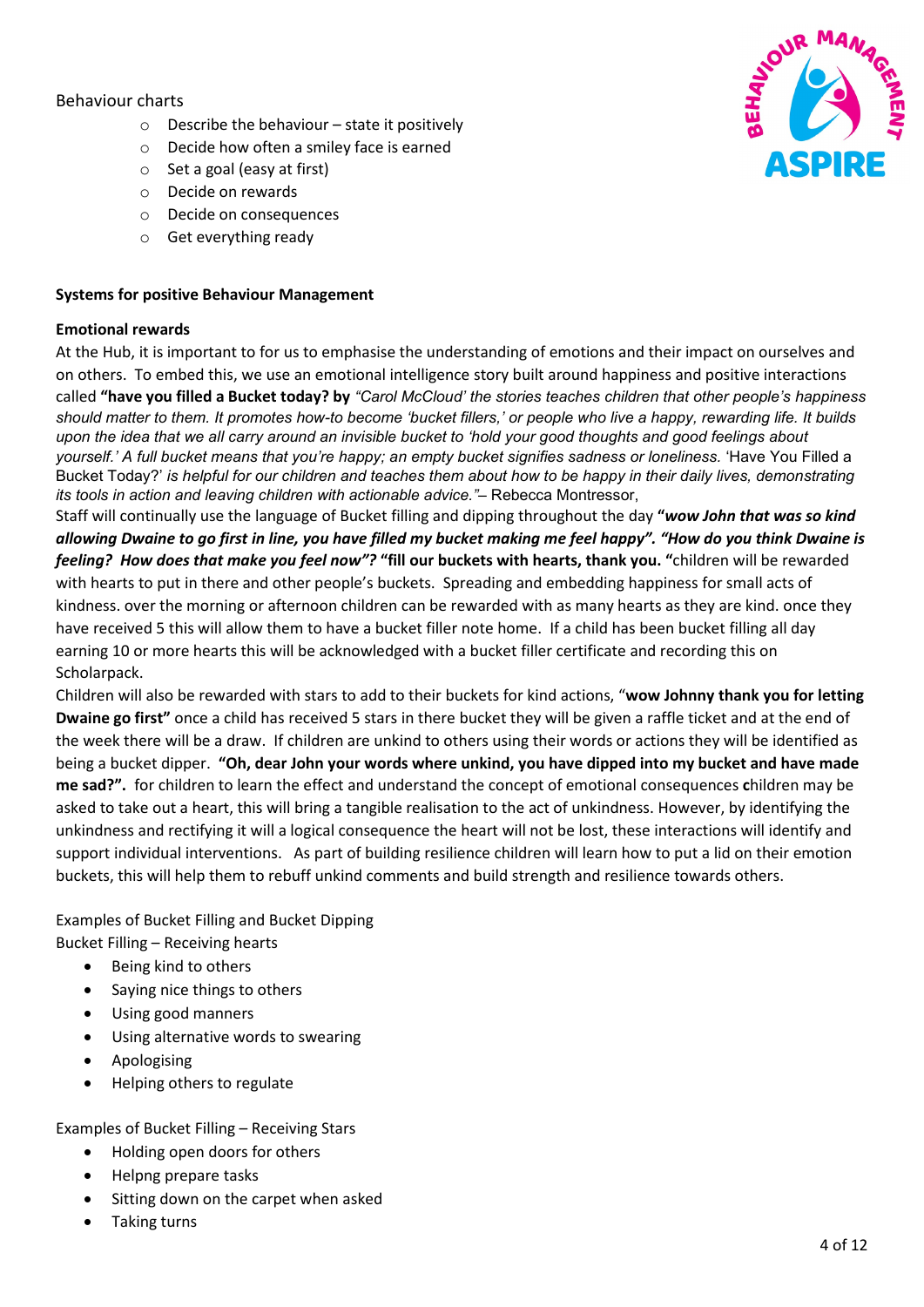• Following instructions

Examples of Bucket Dipping – Removing of Hearts

- Swearing
- Not following instructions
- Using unkind words
- Leaving the table or classroom without asking
- Using a loud voice

To receive an AM Bucket filling certificate

• 5 or more Hearts

To receive a PM Bucket Filling Certificate

• 5 or more Hearts

To receive a Full Day Certificate

- 10 or more Hearts
- No time out

To receive Busy Box time

- Every 5 stars children receive 5 minutes Busy Box time
- Every 5 smiley faces children receive 5 minutes Busy Box time

#### **Individual Task Rewards**

Each child will be set personal targets to achieve, Individual targets will be set by taking information from the Boxall profile and creating an Individual Intervention Plan. these tasks will be broken down into achievable chunks using an immediate reward or logical consequence. On top of this for finishing tasks during the day children earn smiley faces. These are given out by all members of staff when positive appropriate and are linked to tasks Once a child reaches 5 smiley faces, they will receive 5 minutes busy box time. To encourage compliance and build on self-esteem this reward can be received several times a day and should be recorded on Scholarpack.

- Children receive a Smiley Face completing work
- 5 Smiley faces receive 5 minutes Busy Box Time

#### **Group reward /Golden time**

Each room will have a system that enables the children to gain rewards for working as a team. The Room Leader will identify a specific target for the group to achieve, imposing rewards to build incentives to reach the target. Once the target is met the room can receive the reward of golden time. Room points are awarded by all adults for completing busy box time, sharing, taking turns, and working together as part of a team.

- Once specific target is met children receive Golden Time
- Children who have not participated towards the target do not receive Golden Time

#### **Positive Behaviour Milestones**

There are milestones that children are aiming for which allow them to wear a bronze, silver or gold badge. These are regarded as significant milestones. Children are rewarded these when they complete a certain amount of consecutive successful days at the Hub.

**Bronze** – This is awarded when a child has achieved 5 consecutive successful days **Silver** – This is awarded when a child has achieved 10 consecutive successful days **Gold**- This is awarded when a child has achieved 15 consecutive successful days **Hoodie**- This is awarded when a child has achieved 30 consecutive successful days

5 of 12

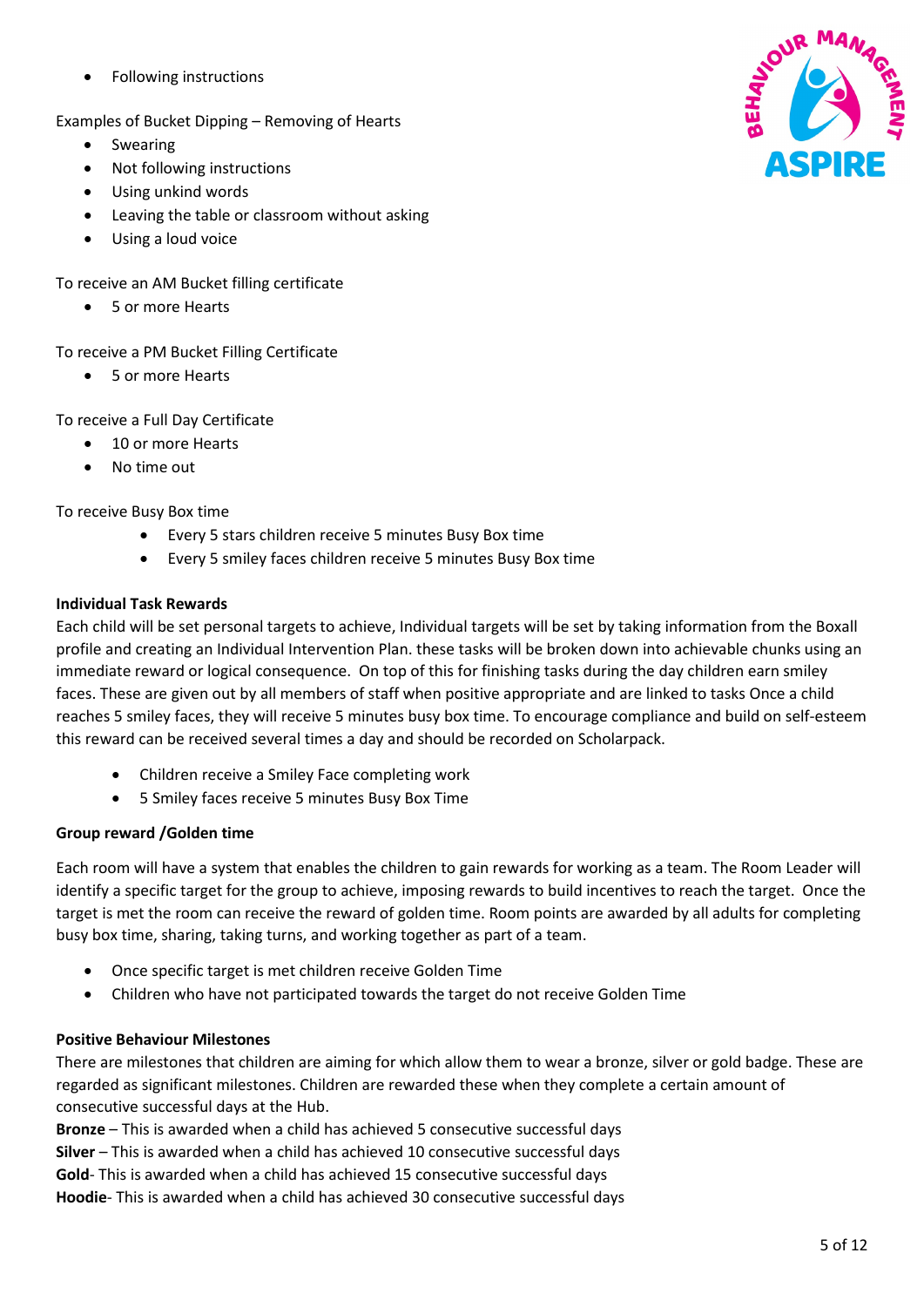# **Unacceptable behaviour includes:**



- Ignoring reasonable instructions
- Behaviour which disrupts a group or class activity and prevents others from getting on with their work
- Physical or verbal abuse towards either staff or other pupils
- Bullying
- Behaviour which shows disregard for property
- Use of rude or abusive language
- Anti-social or aggressive behaviour directed at others
- Anti-social or aggressive behaviour directed at others on the grounds of race, culture, gender, or ability
- The playing of rough or dangerous games
- Leaving the classroom without permission

Once a behaviour has been identified adults must use the following approaches to allow the child to have a clear understanding of logical consequence or reward. The use of direct discussion give's children take-up time to think through their actions. See Appendix **A** and **B**

# **Directed Discussion**

**Example - running in the Hub** 

Gain the child's attention:

Carl…

State the problem briefly and calmly:

o You just ran in the corridor.

Explain why the behaviour is a problem:

- o You might break something or hurt yourself.
- Ask the child the correct behaviour:
	- o What is our rule about moving in school?
- Have the child practise it:
	- o OK, show me. Go back and start again.
- Praise the correct behaviour:
	- o That is much safer. I like it when you walk tall like a soldier.

If behaviours continue, use the following strategy continue to focus on the primary behaviour. "**You have not done as I ask"** this phrase will help the adult stay focused on the primary behaviour and help stay calm and clear with the instruction not followed. This will also give time to allow the child to make the right choice.

# **How we should use Clear Calm Instructions**

Adults should be aware how they give instructions, if you give the instruction as a question, "would you like to tidy up now" the likely answer you will get is "no". Giving clear calm instruction, waiting for compliance will encourage respect. Remind the child of the times when they have complied with the instruction, describe how they appeared, remind them of the rewards and benefits.

#### **Clear calm instructions**

- $\circ$  Get close within an arm's length
- o Get down to the child's eye level
- $\circ$  Gain child's attention say their name
- o Get eye contact if possible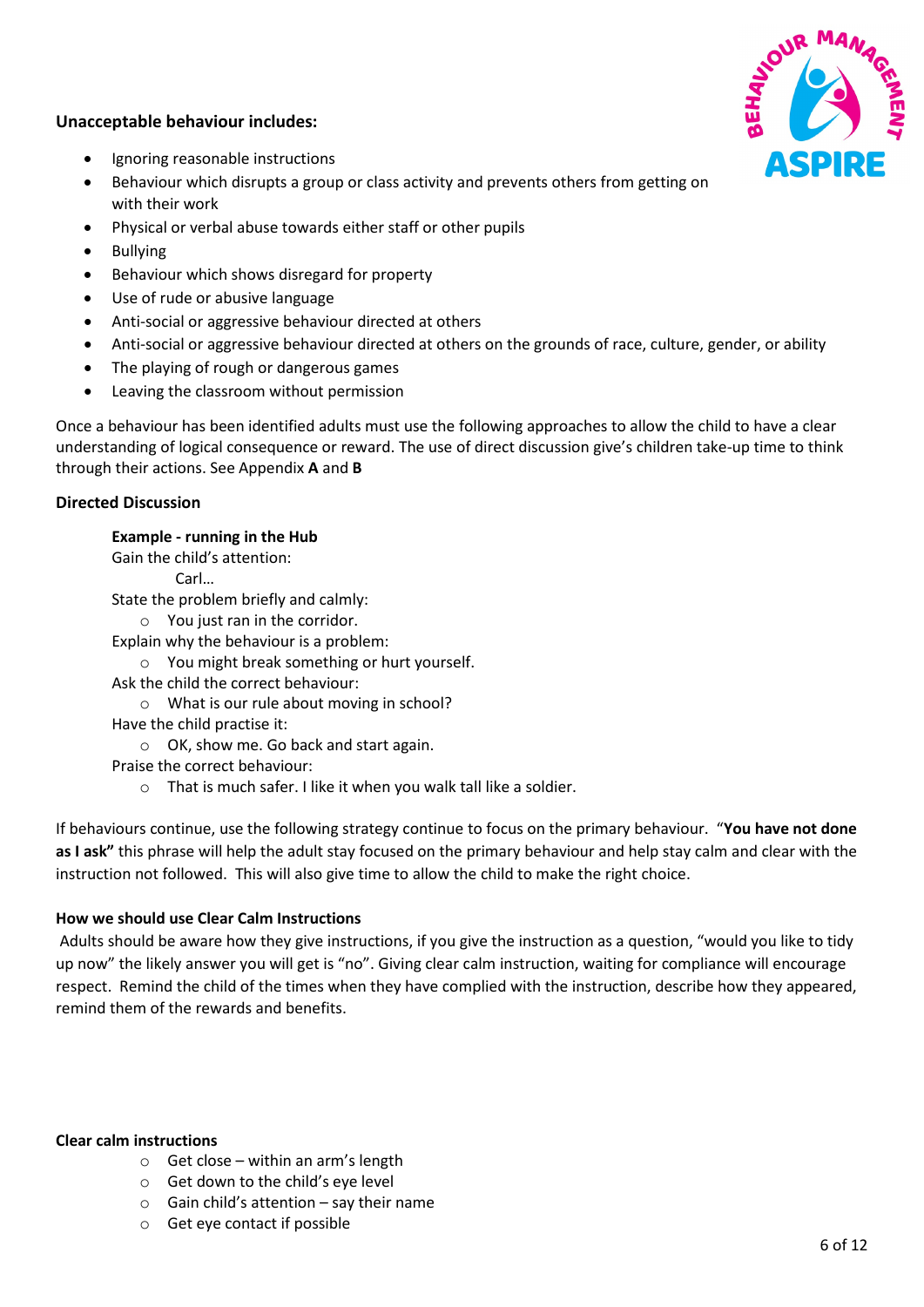- o Use a calm voice
- o Say exactly what you want the child to do
- o Pause briefly to give time to comply
	- Use the compliance routine
- o Repeat a start instruction once do not repeat a stop instruction

#### **Logical consequences**

- o A child is playing with their drink at the dinner table
	- Give the instruction to **stop** or it will be removed (Logical consequence)
- $\circ$  A child is playing roughly with a toy
	- Give the instruction to **stop** or it will be removed (Logical consequence, redirect)
- o A child is wandering away from you on a walk
	- Give the instruction to **stop** and walk beside you or hold your hand (Logical consequence)
- o A child is playing dangerously outside
	- Give the instruction to **stop,** or go inside (Logical consequence, redirect)
- o A child is drawing on the wall/someone else work
	- Give the instruction to **stop** and clean or repair the work a (restorative practice, Logical consequence, redirect)
- o A child refuses to complete work
	- After following procedures above suggest they complete the task at another time (Logical consequence) it is then the responsibility of the adult to follow this up.
- $\circ$  A child is refusing to join in
	- Given an option to sit out. You have not joined in making these cakes so you can have a biscuit at snack time instead (logical consequence)

# **Planned to ignore**

Once you know a child you may decide to plan to ignore any low-level misbehaviour, however you must decide as a team

- **which behaviours you can ignore?** 
	- **minor behaviours**
- when you will stop ignoring a behaviour?
	- **•** once a behaviour stops focus on the positive, describe how they may join back in
- **•** what would stop you from using planned ignoring
	- **EXEC** escalation or dangerous behaviour

# **Quiet time**

If a child is reluctant to join in or is in need to be moved away from the group or activity, offering a child a safe place in the classroom or common room gives them the opportunity to move away from the situation and will help encourage them to regulate their behaviour, giving time for them to step back and see what is happening letting them feel safe about what's happening now and next will reduce anxiety. Children watching other children enjoy, have fun, complying and taking part in tasks and activities builds reassurance and confidence. It is important that the child continues to feel safe and valued in the classroom, and where possible they should be

- o Any space in the classroom could be used?
	- **Move the child to the edge of the activities or a space where they can see**
- o What can you say as you take the child to quiet time?
	- "You have not done as I have asked", "take some time to think about your choice"
- o What can you say as you put them in quiet time?
	- Sit here for one minute and you will need to stay quiet
	- **When a minute is up, I will ask you to join us**
	- How long will the child need to be quiet?
		- One minute of quite time can be enough for minor behaviour problems

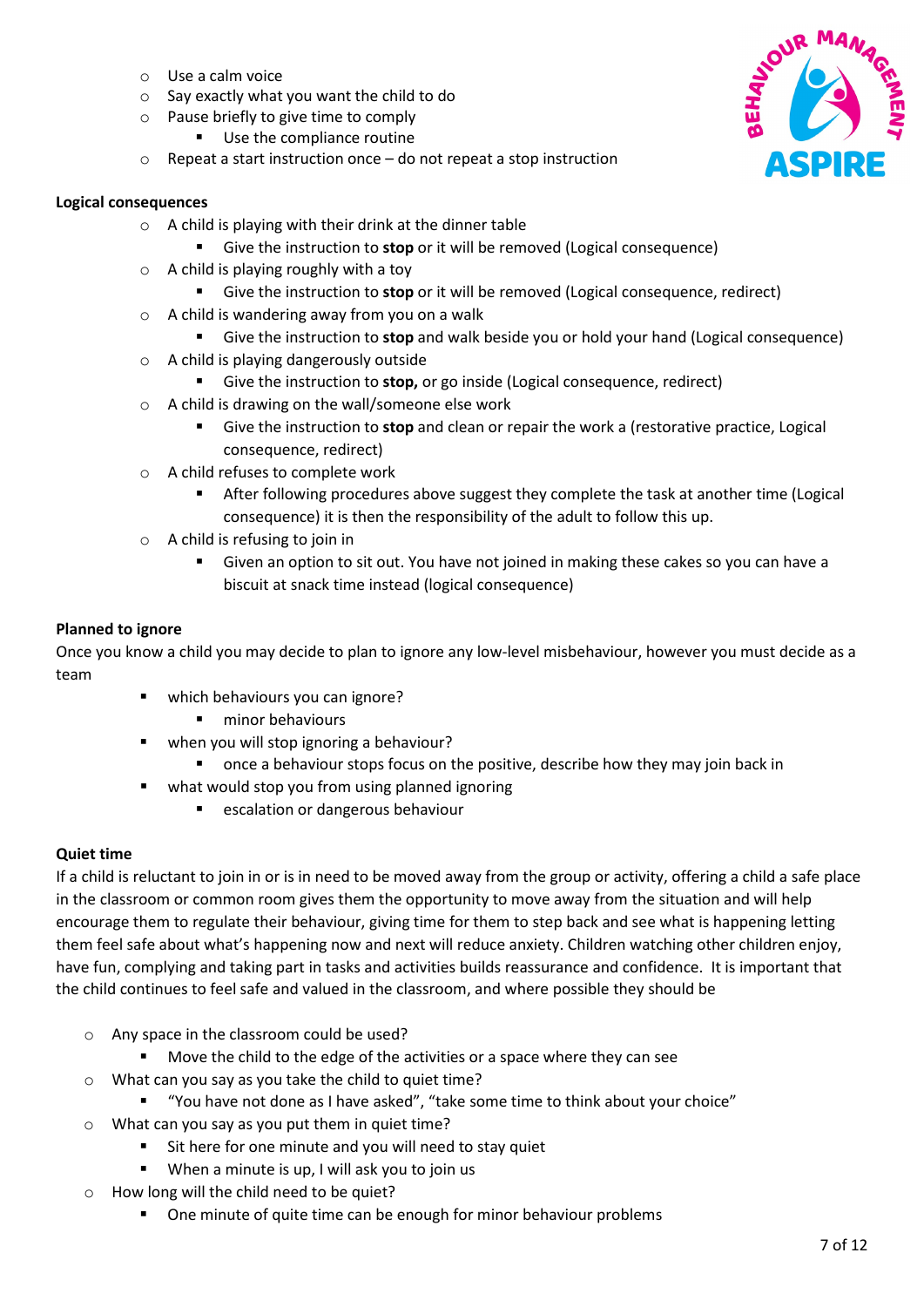- o When can you talk to your child again?
	- **EXTER** After one minute of them sitting quietly, encourage them to join in
- o What happens if they do not want to come out of quiet time?
	- **EXECT** Let the child stay there (Enforcing a logical consequence complete work at break or at home)
- o What can you say to your child when quiet time is over?
	- **Thank you for staying quiet in quiet time**
	- Are you ready to join us now?
	- Let us go and complete the task we should have been doing
- o What if the child is noisy or does not stay seated in quiet time?
	- **Then you move to time out/ reflection chairs**

# **Time out**

When behaviour escalates, we should continue to use the language of choice, following the clear calm strategies. You should then direct the child to complete a time out. This can be completed in the classroom on reflection chairs or in the reflection room. These chairs will be in the classroom and strategically placed around the building

- o What space could be used?
	- Reflection chairs could be used, an adult will sit with the child to help de-escalate and reassure. Before starting the timer
	- **If behaviour becomes aggressive the child should be asked to move to the reflection room. Safe** Schools Positive handling should be used as a last resort.
- What can you say as you take the child to time-out?
	- You have not done as I have asked, you need to have time out
	- You have broken the rule Kind hands, your behaviour is dangerous you need to have time out
	- You have broken the rule Kind feet this behaviour is dangerous you need to have time out
- o What can you say as you put them in time-out?
	- You need to sit quietly before time out starts
	- **•** Once you are quiet, we will start the timer
- o How long will the child need to be quiet?
	- You need to sit quietly for 5 mins
- o When can you talk to the child again?
	- Do not engaging in conversation until the time out had been completed
	- **•** Once they have completed 5 minutes of quite time, reflect and restore
- What can you say to the child when time out is over?
	- **Thank you for sitting quiet in time out**
	- **E** Let's talk about what happened?
	- How can we make it right?

# **Procedure for The Reflection Room**

For many of the children that attend The Hub, The Reflection Room can be used as an alternative to positive handling when a child is in crisis and is a danger to themselves or others.

Some children may not be in crisis but will ask to use The Reflection Room to enable them to regulate their own emotions.

# Please ensure you follow this procedure:

 $\triangleright$  Go into The Reflection Room with the child unless they do not want you in there or are being violent towards you. If they are violent you need to call for help and use Safer school strategies.

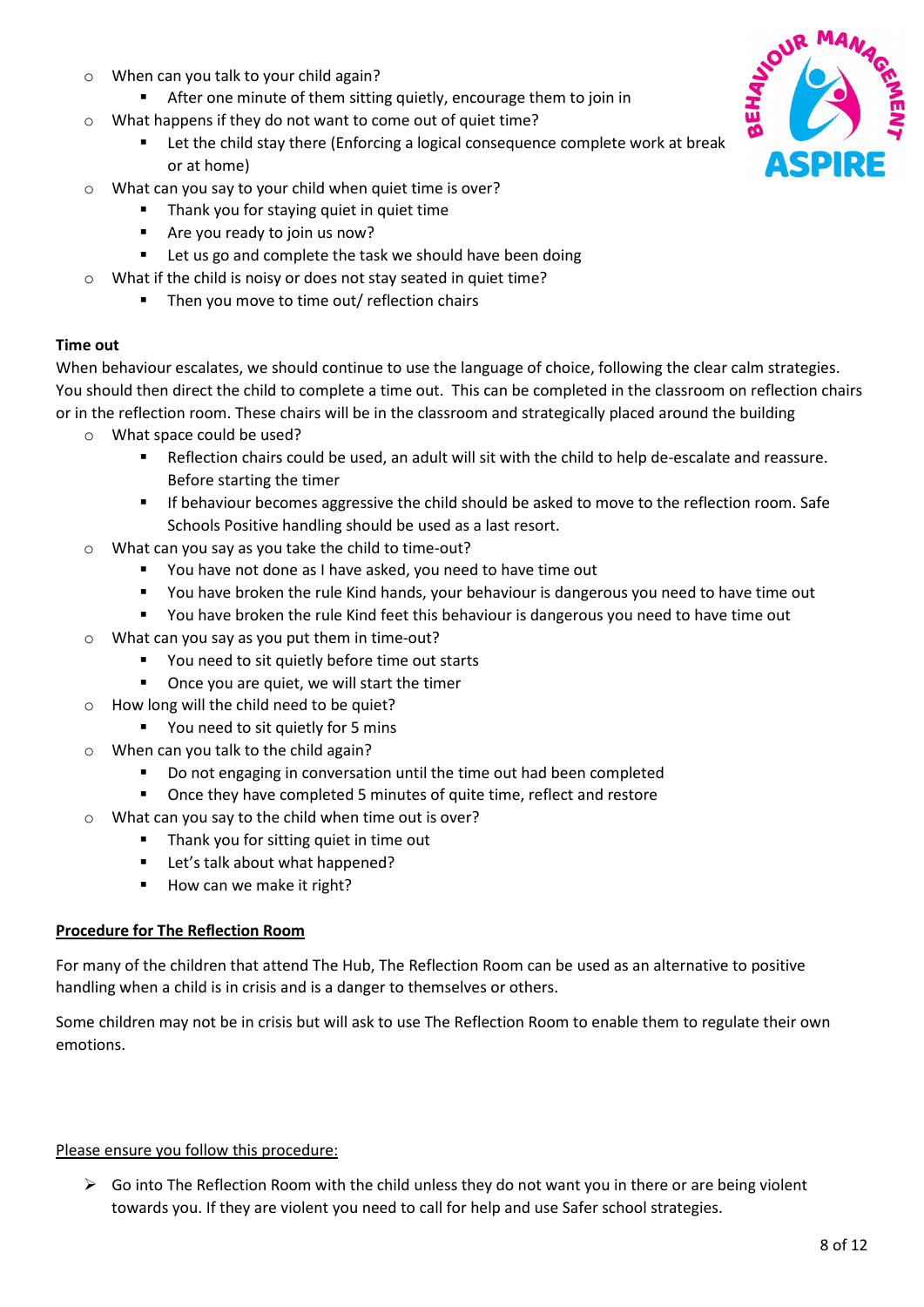- $\triangleright$  Remind children -
	- "If you hurt me, I will hold you"
- $\triangleright$  It's OK to be angry it's not OK to
	- Hurt others
	- Hurt yourself
	- Damage property
- $\triangleright$  If 1 adult is in the room, ensure that the door is left open (if able) or another member of staff is outside.
- $\triangleright$  If you're outside the room:
	- Stay within distance to respond for calls for help
	- Do not watch
	- **You may need to offer assistance with a hold**
- $\times$  Do not engage in conversation with the child.
- $\checkmark$  "Are you ready to do your time out?"

Reflection with the child once they have completed the time out.

- What happened?
	- o Can they use their words?
	- o Can they draw what happened?
	- o Can they complete a comic strip?
- How did you feel?
	- o Acknowledged how they felt
- How do you think that made "????" feel?
- How do we make this right?
	- o Think of a logical consequence that all parties will be happy with
	- o Consider restorative approaches

**Please see - RAG of Behaviours** for reporting and writing up of incidents and behaviour.

Any behaviours categorised as RED need to be written up using the Red Incident/Behaviour Form. Any GREEN or AMBER behaviours, need to be written up on ScholarPack using the ABC model.

# **Physical Intervention (Safer Schools)**

In extreme circumstances where a child is a danger to themselves or others, physical intervention procedures safer schools will be implemented for the health and safety of others, other pupils, and staff. This is always a last resort when all other strategies have been exhausted.

The actions that we take are in line with government guidelines on the physical intervention of pupils. (see Physical Intervention Policy).

# **Any incident of behviour which requires Physical intervention is a RED incident and will need to be written us appropriately using the correct procedure.**

Appendix A

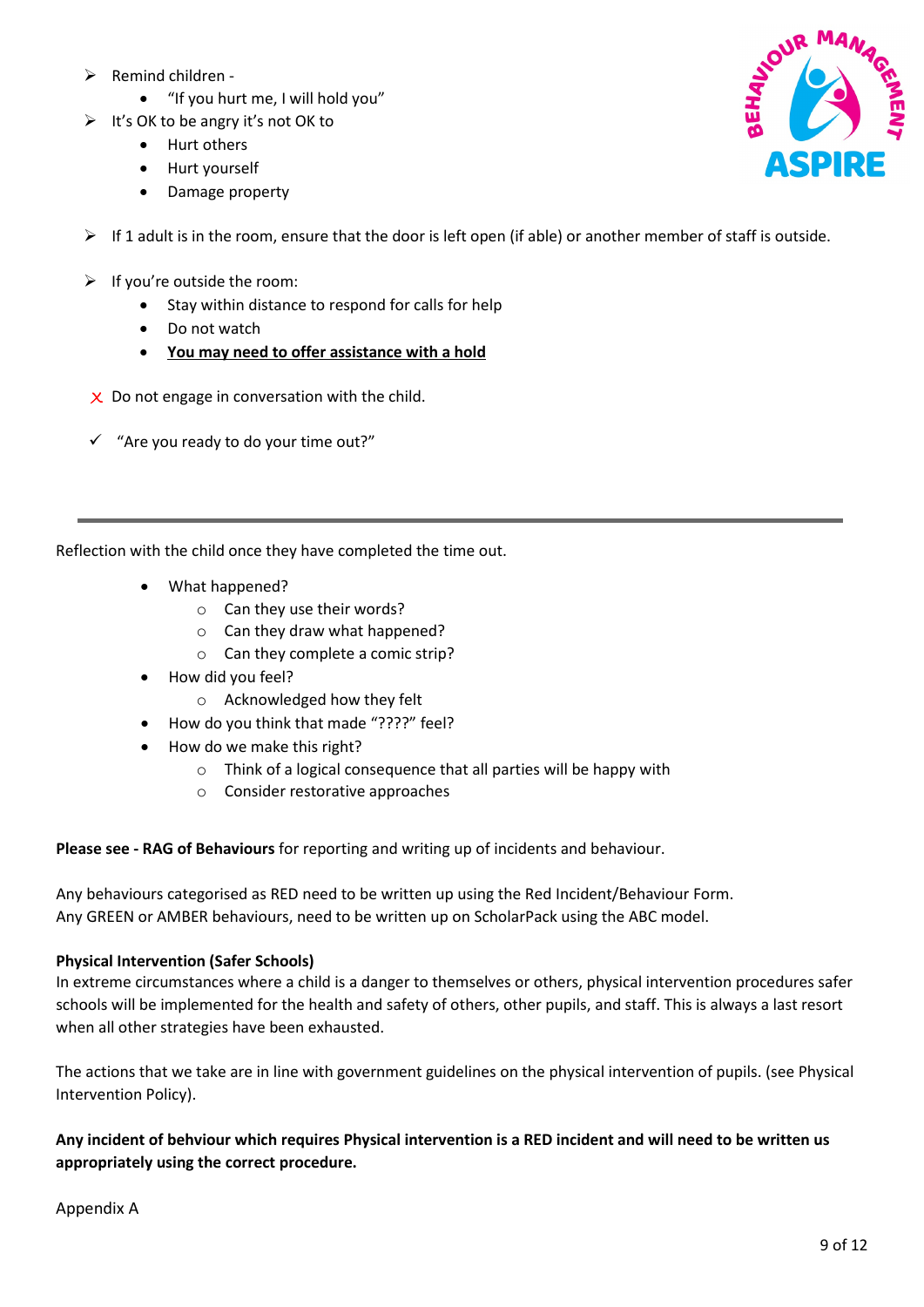



#### Appendix B



# **Supporting pupils with SEND:**

*Expectations for managing behaviour of pupils with SEND:* 

For pupils with SEND their behaviour is often a form of communication and the meaning behind this communication might not always be clear. Children who are showing negative behaviours might not be doing this on purpose and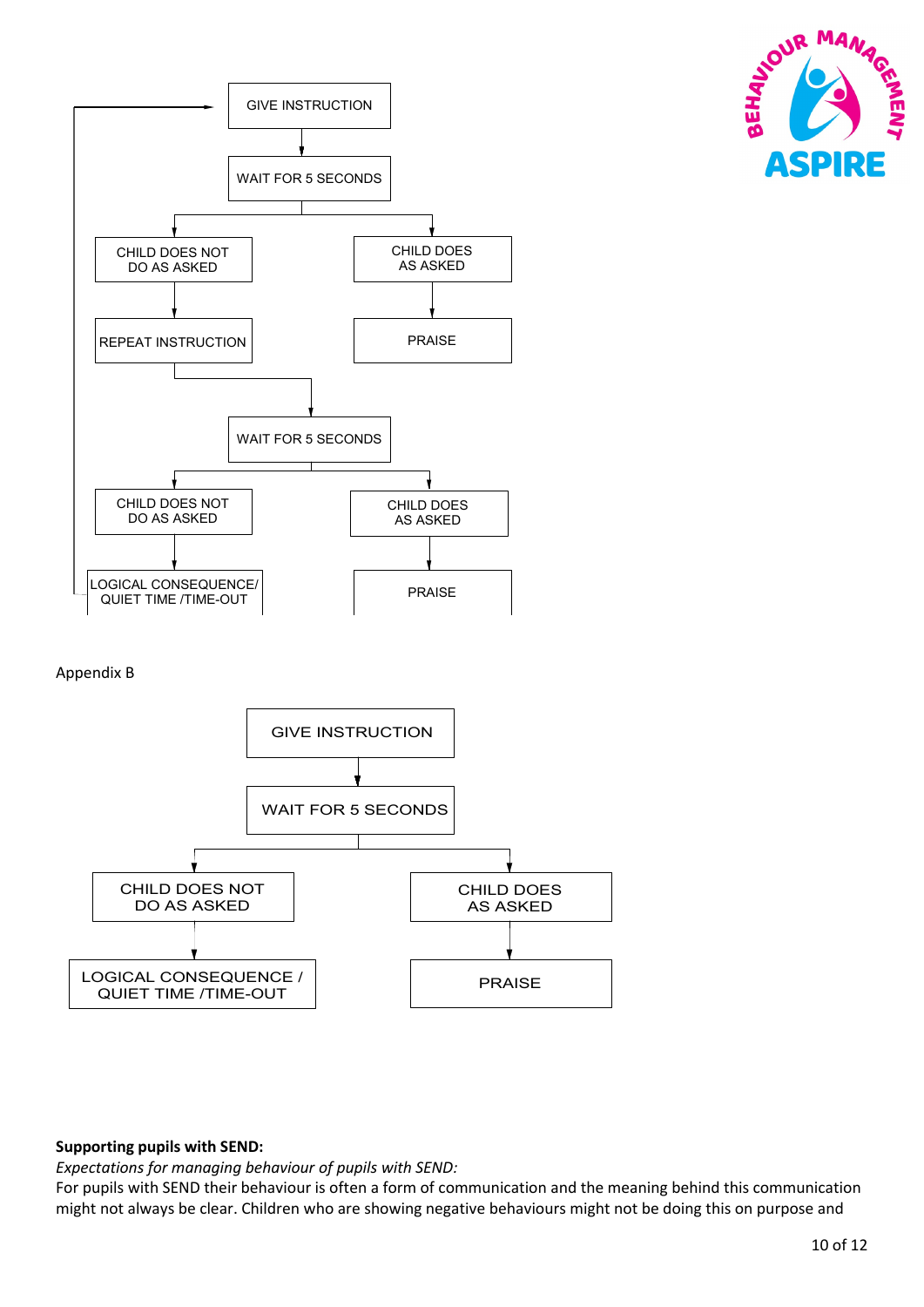might find it difficult to communicate their needs or feelings in a calmer or clearer way. It might be because they are feeling anxious and are seeking reassurance. It is important that for these pupils, we look at their behaviour as part of them and something that we can help them understand and manage.

All adults teaching a group of pupils, are personally responsible for knowing a child's individual needs before teaching them. They should ensure they have accessed the Pupil Intervention Plan



and Pupil passports and use suggestions on these. Keyworkers need to use Passports to understand what works and what does not work for that child. For example: If a child has ADHD and possibly has difficulty keeping calm and focussing, the child does not necessarily need a consequence as the not focussing could be part of that child's need. There would have to be other steps/approaches in place for that child that should be followed.

Behaviour scripts and systems can be adapted to suit the needs of individual pupils. If a child does not respond to policy systems, evaluate why and what would work better for that child. Their individual plan and adapted expectations for behaviour should be on their Intervention plan. Children's triggers for negative behaviour need to be on their Passports so everyone can be aware of these.

Staff who are preparing their rooms to be covered by someone else must ensure learning plans and adapted approaches are left out and communicated so the approach to managing their behaviour is more consistent. Staff will need to be particularly aware when leaving a child with attachment needs or have previously suffered trauma.

# **Behaviours that children with SEND that might exhibit to try and communicate with you:**

- Work avoidance- this might be because they have not understood instructions or require reassurance that they are doing the right thing.
- focussing their attention on the adults- following and asking repeated questions- this might be for more reassurance that they are doing the right thing or that they are liked.
- calling out- this might be, so they feel noticed and to also feel reassured

# **Actions for teaching a child with SEND/ potential SEND who is showing challenging behaviours:**

- Look at previous schools' notes, files and plans for that child to see what has worked before
- Evaluate when negative behaviour is happening and why. Use ABC to Identify any key triggers
- Seek advice from SENCO and Assistant Principal for support if needed
- Speak to child What works for them? Update passport
- Evaluate how much of current behaviour system is working for them.
- Adapt approach to behaviour and record on child's PIP & tracking
- Share approach to behaviour with family and any other adults involved in caring for and teaching that child (after school club, specialist teachers, supply teachers, support staff)
- Adapt behaviour script for that child if needed
- Review approach for behaviour- is the new approach working for the child?

Below is a list of suggestions which is used to guide decisions about behaviour when using logical consequences. It is by no means exhaustive and should be interpreted in a way which considers the differing needs of individual children.

#### **Procedures**

• The Aspire Hub's ethos is that reward and praise are more effective in the long term. Staff working directly with children should develop their own strategies for encouraging positive interaction and appropriate behaviour.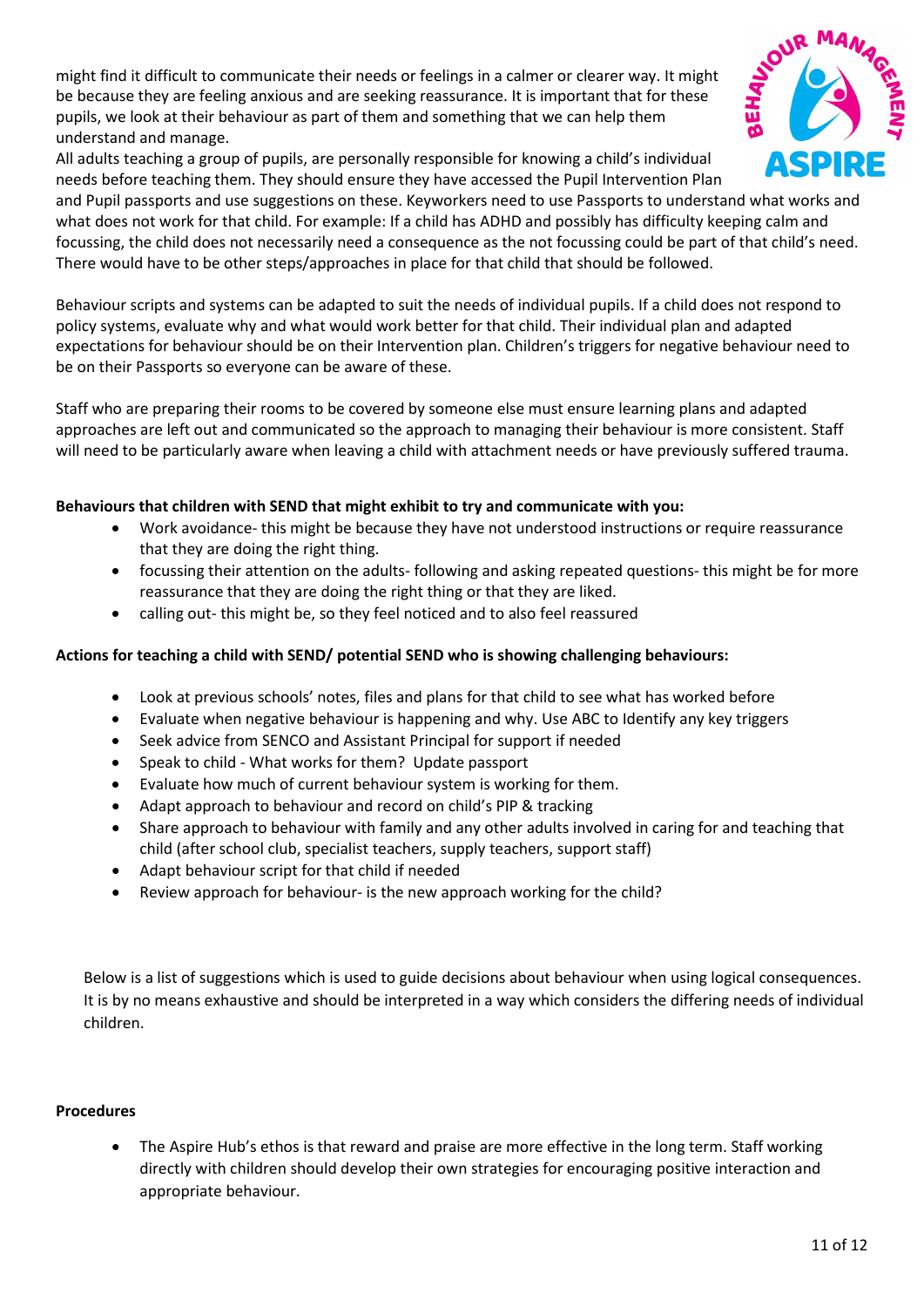- It is important that all Key Workers should establish a positive and welcoming atmosphere for children by welcoming them inside The Hub and classroom on their arrival.
- Emotional rewards and logical consequences using Bucket filling and dipping language and stars and hearts.
- Smiley faces can be awarded when tasks are completed. When a child earns 5 smiley faces, they will be awarded with 5 minutes busy box time (this will be differentiated for the individual child)
- Descripted individual behaviour can be rewarded with a bucket fillers note /certificate to take home.
- Class/individual rewards are to be awarded by all Key Worker and visitors.
- All Key Workers are expected to insist on correct codes of behaviour and to issue routine rewards and/or consequences.
- Where unacceptable behaviour occurs the adult in charge will make the initial decision regarding the appropriate course of actions (see also Anti-Bullying Policy).
- The Aspirations Room Leader/Key Worker will inform parents about behaviour issues on a daily basis if necessary.
- The Aspirations Room Leader/Key Worker will inform parents by writing in the golden book positives that happen in the day

#### **When sanctions are necessary, they may include:**

- Removal of a heart
- A child being withdrawn from the classroom\*
- A child being withdrawn to the Reflection Room\*
- Keeping a group of children indoors under supervision to discuss behavioural issues
- A child missing an activity whilst completing a reflection task
- Sending incomplete work home for completion
- Parent's being verbally informed by the Key Worker with the Hub Leaders knowledge
- Parents being informed by the Room Leader either verbally or in writing

# **Exclusion of placement**

In a very small number of cases, a child's behaviour can deteriorate to the extent that their behaviour then endangers the health and safety of the child themselves, other children in The Hub and/or The Hub Key Worker. We are mindful of the range of reasons why this situation may develop, and every effort is made to support the child and work with the parents/carers to improve this set of circumstances. However, If this difficult and worrying behaviour is sustained over a maximum period of half a term AND does not respond to the additional support interventions put in place by The Hub, then The Hub will close the placement. The child's school and parents/carers will be fully aware and kept updated of the difficulties and attempts to resolve and improve the situation. If the decision is made to close the placement, an urgent review meeting will be held.

# **Supervision during lunch/playtimes**

It is essential that adequate and effective supervision is provided. To this end the following systems are in place:

- Key Workers on supervisory duties during playtimes should engage positively with both child and other members of staff.
- Pupils should be discouraged from re-entering the building during break times but should be encouraged to ask permission to use the toilets during playtime and lunchtimes.

#### **Playground Issues**

Because behavioural issues are most likely to arise during unstructured break times The Hub has the following procedures in place to ensure a positive playtime experience:

- Room Leaders/Key Workers will ensure that break times are structured to keep the children engaged
- Equipment is provided by The Hub and is stored securely
- The Key Workers are on duty every lunchtime and playtime to support positive behaviour